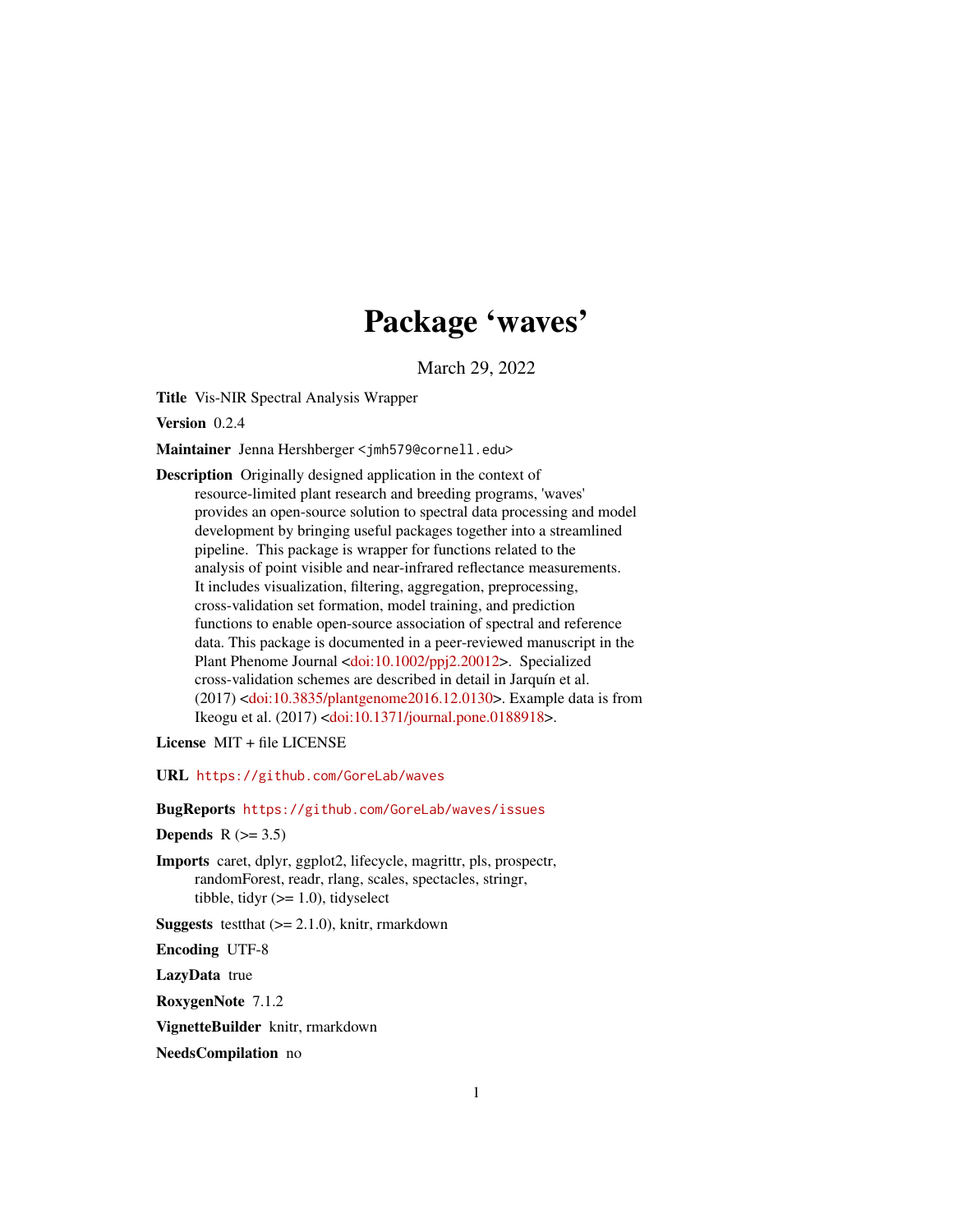```
Author Jenna Hershberger [aut, cre] (<https://orcid.org/0000-0002-3147-6867>),
     Michael Gore [ths],
     NSF BREAD IOS-1543958 [fnd]
```
#### Repository CRAN

Date/Publication 2022-03-29 21:50:02 UTC

# R topics documented:

| filter spectra $\ldots \ldots \ldots \ldots \ldots \ldots \ldots \ldots \ldots \ldots \ldots \ldots \ldots$ |  |  |  |  |  |  |  |  |  |  |  |  |  |  |  |  |  |  |  |  |
|-------------------------------------------------------------------------------------------------------------|--|--|--|--|--|--|--|--|--|--|--|--|--|--|--|--|--|--|--|--|
|                                                                                                             |  |  |  |  |  |  |  |  |  |  |  |  |  |  |  |  |  |  |  |  |
|                                                                                                             |  |  |  |  |  |  |  |  |  |  |  |  |  |  |  |  |  |  |  |  |
|                                                                                                             |  |  |  |  |  |  |  |  |  |  |  |  |  |  |  |  |  |  |  |  |
|                                                                                                             |  |  |  |  |  |  |  |  |  |  |  |  |  |  |  |  |  |  |  |  |
|                                                                                                             |  |  |  |  |  |  |  |  |  |  |  |  |  |  |  |  |  |  |  |  |
|                                                                                                             |  |  |  |  |  |  |  |  |  |  |  |  |  |  |  |  |  |  |  |  |
|                                                                                                             |  |  |  |  |  |  |  |  |  |  |  |  |  |  |  |  |  |  |  |  |
|                                                                                                             |  |  |  |  |  |  |  |  |  |  |  |  |  |  |  |  |  |  |  |  |

#### **Index** [20](#page-19-0)

aggregate\_spectra *Aggregate data based on grouping variables and a user-provided function*

#### Description

Use grouping variables to collapse spectral data. frame by mean or median. Recommended for use after [filter\\_spectra](#page-2-1)

#### Usage

```
aggregate_spectra(df, grouping.colnames, reference.value.colname,
 agg.function)
```

| df                      | data. Frame object containing one or multiple columns of grouping variables                                                  |  |  |  |  |
|-------------------------|------------------------------------------------------------------------------------------------------------------------------|--|--|--|--|
|                         | (must be consistent within each group), column of reference values (optional),                                               |  |  |  |  |
|                         | and columns of spectra. Spectral column names must start with "X".                                                           |  |  |  |  |
| grouping.colnames       |                                                                                                                              |  |  |  |  |
|                         | Names of columns to be used as grouping variables. Minimum 2 variables re-<br>quired. Default is c("trial", "plot").         |  |  |  |  |
| reference.value.colname |                                                                                                                              |  |  |  |  |
|                         |                                                                                                                              |  |  |  |  |
|                         | Name of reference column to be aggregated along with spectra. Default is "ref-<br>erence"                                    |  |  |  |  |
| agg.function            | Name of function (string format) to be used for sample aggregation. Must be<br>either "mean" or "median". Default is "mean". |  |  |  |  |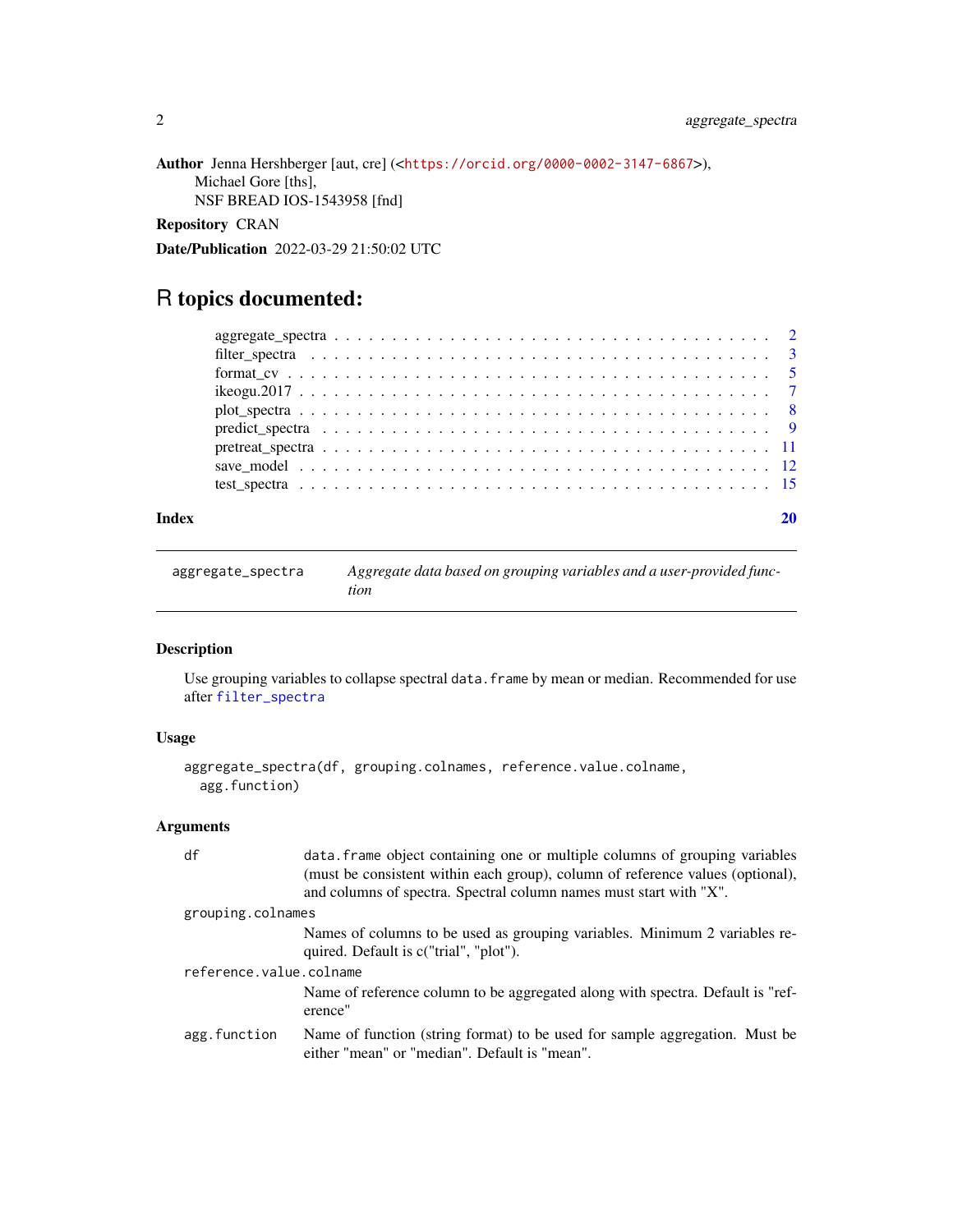#### <span id="page-2-0"></span>filter\_spectra 3

# Value

data.frame object df aggregated based on grouping column by agg.function

# Author(s)

Jenna Hershberger <jmh579@cornell.edu>

#### Examples

```
library(magrittr)
aggregated.test <- ikeogu.2017 %>%
  dplyr::select(-TCC) %>%
  na.omit() %>%
  aggregate_spectra(
   grouping.colnames = c("study.name"),
   reference.value.colname = "DMC.oven",
   agg.function = "mean"
  \lambdaaggregated.test[1:5, 1:5]
```
<span id="page-2-1"></span>filter\_spectra *Filter spectral data frame based on Mahalanobis distance*

#### Description

Determine Mahalanobis distances of observations (rows) within a given data.frame with spectral data. Option to filter out observations based on these distances.

# Usage

```
filter_spectra(df, filter, return.distances, num.col.before.spectra,
  window.size, verbose)
```

| df     | data. Frame object containing columns of spectra and rows of observations.<br>Spectral columns must be labeled with an "X" and then the wavelength (exam-<br>ple: " $X740$ " = 740nm). Left-most column must be unique ID. May also contain<br>columns of metadata between the unique ID and spectral columns. Cannot con-<br>tain any missing values. Metadata column names may not start with "X".                               |
|--------|------------------------------------------------------------------------------------------------------------------------------------------------------------------------------------------------------------------------------------------------------------------------------------------------------------------------------------------------------------------------------------------------------------------------------------|
| filter | boolean that determines whether or not the input data. Frame will be filtered. If<br>TRUE, df will be filtered according to squared Mahalanobis distance with a $95\%$<br>cutoff from a chi-square distribution with degrees of freedom = number of spec-<br>tral columns. If FALSE, a column of squared Mahalanobis distances h.distance<br>will be added to the right side of df and all rows will be returned. Default is TRUE. |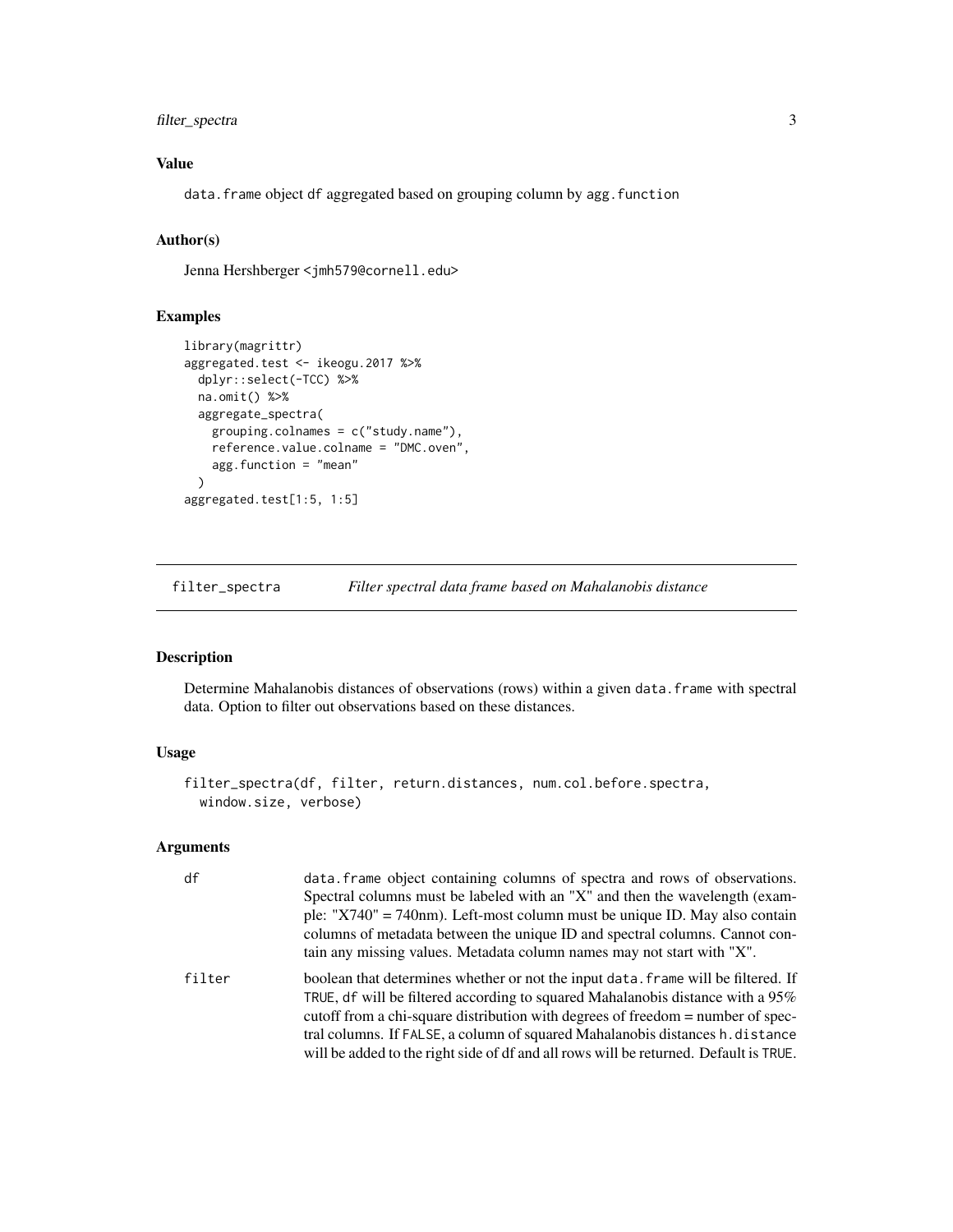| return.distances       |                                                                                                                                                                                                                                            |
|------------------------|--------------------------------------------------------------------------------------------------------------------------------------------------------------------------------------------------------------------------------------------|
|                        | boolean that determines whether a column of squared Mahalanobis distances<br>will be included in output data. frame. If TRUE, a column of Mahalanobis dis-<br>tances for each row will be added to the right side of df. Default is FALSE. |
| num.col.before.spectra | number of columns to the left of the spectral matrix in df. Default is 4.                                                                                                                                                                  |
| window.size            | number defining the size of window to use when calculating the covariance of<br>the spectra (required to calculate Mahalanobis distance). Default is 10.                                                                                   |
| verbose                | If TRUE, the number of rows removed through filtering will be printed to the<br>console. Default is TRUE.                                                                                                                                  |

#### Details

This function uses a chi-square distribution with 95% cutoff where degrees of freedom = number of wavelengths (columns) in the input data.frame.

#### Value

If filter is TRUE, returns filtered data frame df and reports the number of rows removed. The Mahalanobis distance with a cutoff of 95% of chi-square distribution (degrees of freedom = number of wavelengths) is used as filtering criteria. If filter is FALSE, returns full input df with column h.distances containing the Mahalanobis distance for each row.

#### Author(s)

Jenna Hershberger <jmh579@cornell.edu>

# References

Johnson, R.A., and D.W. Wichern. 2007. Applied Multivariate Statistical Analysis (6th Edition). pg 189

```
library(magrittr)
filtered.test <- ikeogu.2017 %>%
 dplyr::select(-TCC) %>%
 na.omit() %>%
 filter_spectra(
   df = .,
   filter = TRUE,
   return.distances = TRUE,
   num.col.before.spectra = 5,
    window.size = 15
 \lambdafiltered.test[1:5, c(1:5, (ncol(filtered.test) - 5):ncol(filtered.test))]
```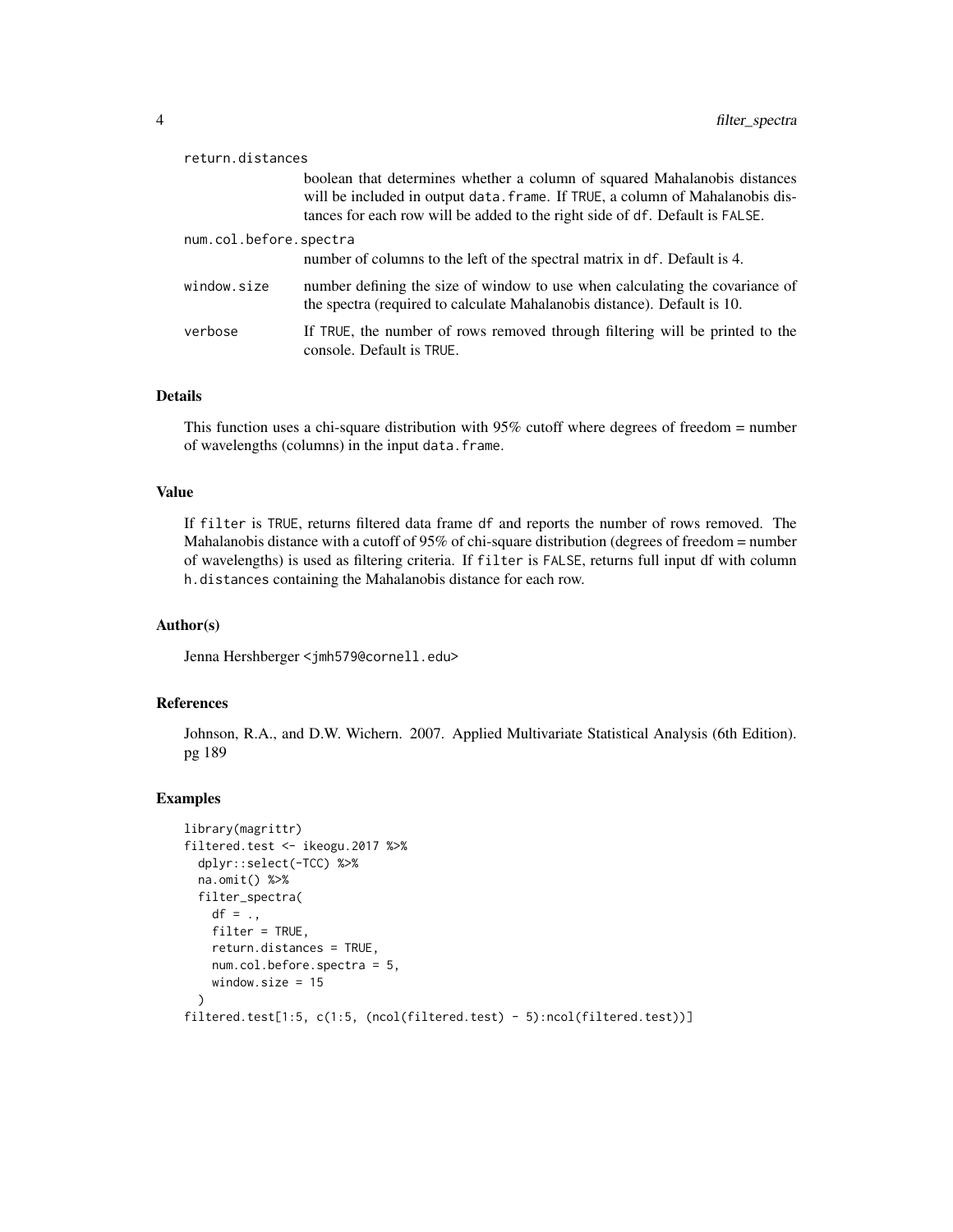<span id="page-4-1"></span><span id="page-4-0"></span>format\_cv *Format multiple trials with or without overlapping genotypes into training and test sets according to user-provided cross validation scheme*

# Description

Standalone function that is also used within [train\\_spectra](#page-0-0) to divide trials or studies into training and test sets based on overlap in trial environments and genotype entries

#### Usage

```
format_cv(
  trial1,
  trial2,
 trial3 = NULL,cv.scheme,
 stratified.sampling = TRUE,
 proportion.train = 0.7,
 seed = NULL,
  remove.genotype = FALSE
)
```

| trial1    | data. frame object that is for use only when cv. scheme is provided. Contains<br>the trial to be tested in subsequent model training functions. The first column<br>contains unique identifiers, second contains genotypes, third contains reference<br>values, followed by spectral columns. Include no other columns to right of<br>spectra! Column names of spectra must start with "X", reference column must<br>be named "reference", and genotype column must be named "genotype". |
|-----------|------------------------------------------------------------------------------------------------------------------------------------------------------------------------------------------------------------------------------------------------------------------------------------------------------------------------------------------------------------------------------------------------------------------------------------------------------------------------------------------|
| trial2    | data. frame object that is for use only when cv. scheme is provided. This<br>data. frame contains a trial that has overlapping genotypes with trial but that<br>were grown in a different site/year (different environment). Formatting must be<br>consistent with trial1.                                                                                                                                                                                                               |
| trial3    | data. frame object that is for use only when cv. scheme is provided. This<br>data.frame contains a trial that may or may not contain genotypes that overlap<br>with trial1. Formatting must be consistent with trial1.                                                                                                                                                                                                                                                                   |
| cv.scheme | A cross validation (CV) scheme from Jarquín et al., 2017. Options for cv. scheme<br>include:                                                                                                                                                                                                                                                                                                                                                                                             |
|           | • "CV1": untested lines in tested environments                                                                                                                                                                                                                                                                                                                                                                                                                                           |
|           | • "CV2": tested lines in tested environments                                                                                                                                                                                                                                                                                                                                                                                                                                             |
|           | • "CV0": tested lines in untested environments                                                                                                                                                                                                                                                                                                                                                                                                                                           |
|           | • "CV00": untested lines in untested environments                                                                                                                                                                                                                                                                                                                                                                                                                                        |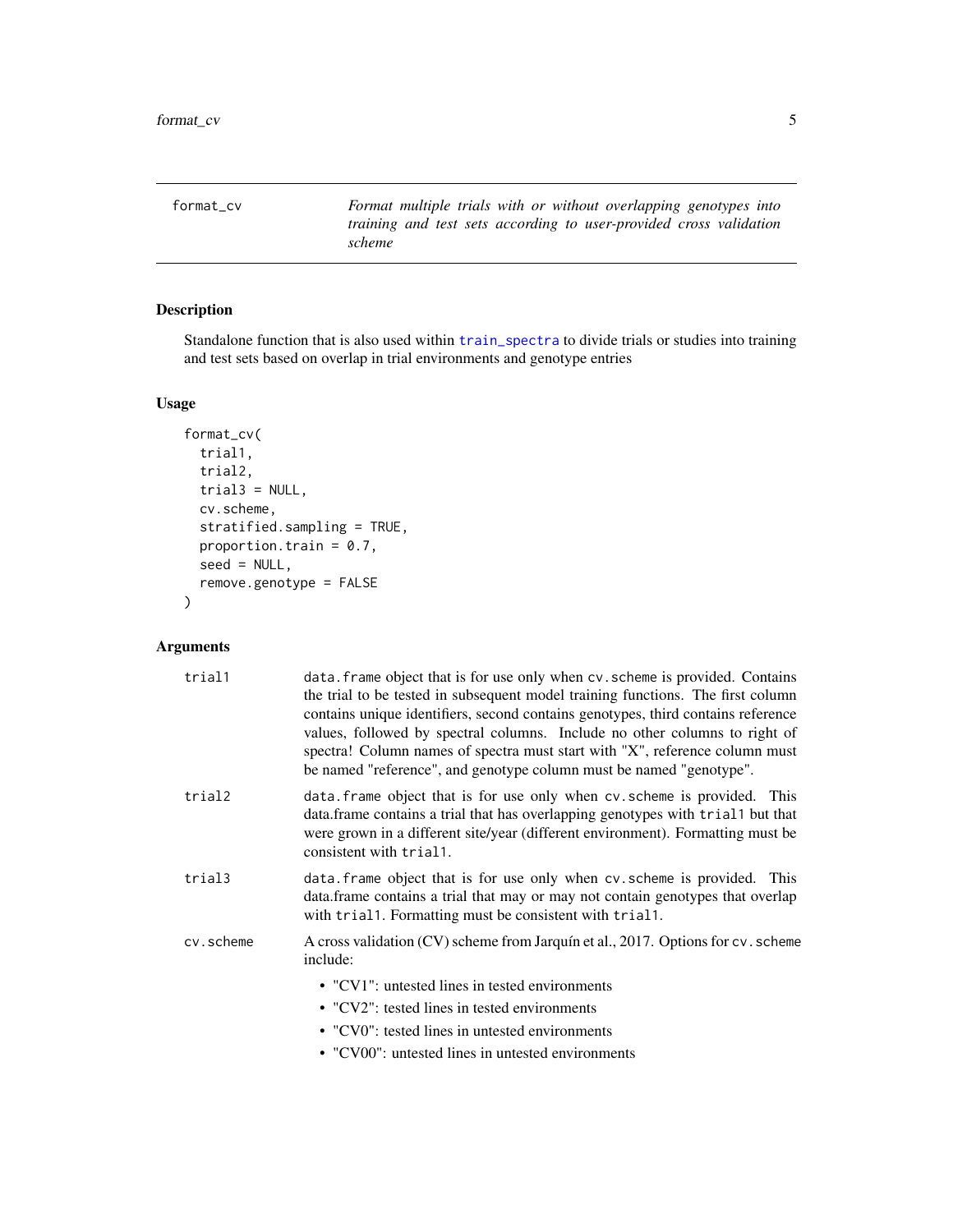| stratified.sampling |                                                                                                                     |  |  |  |  |
|---------------------|---------------------------------------------------------------------------------------------------------------------|--|--|--|--|
|                     | If TRUE, training and test sets will be selected using stratified random sampling.                                  |  |  |  |  |
|                     | Default is TRUE.                                                                                                    |  |  |  |  |
| proportion.train    |                                                                                                                     |  |  |  |  |
|                     | Fraction of samples to include in the training set. Default is 0.7.                                                 |  |  |  |  |
| seed                | Number used in the function set. seed() for reproducible randomization. If                                          |  |  |  |  |
|                     | NULL, no seed is set. Default is NULL.                                                                              |  |  |  |  |
| remove.genotype     |                                                                                                                     |  |  |  |  |
|                     | boolean that, if TRUE, removes the "genotype" column is removed from the out-<br>put data. frame. Default is FALSE. |  |  |  |  |

#### Details

Use of a cross-validation scheme requires a column in the input data.frame named "genotype" to ensure proper sorting of training and test sets. Variables trial1 and trial2 are required, while trial 3 is optional.

#### Value

List of data.frames (\$train.set, \$test.set) compiled according to user-provided cross validation scheme.

#### Author(s)

Jenna Hershberger <jmh579@cornell.edu>

#### References

Jarquín, D., C. Lemes da Silva, R. C. Gaynor, J. Poland, A. Fritz, R. Howard, S. Battenfield, and J. Crossa. 2017. Increasing genomic-enabled prediction accuracy by modeling genotype  $\times$  environment interactions in Kansas wheat. Plant Genome 10(2):1-15. <doi:10.3835/plantgenome2016.12.0130>

```
# Must have a column called "genotype", so we'll create a fake one for now
# We will use CV00, which does not require any overlap in genotypes
# In real scenarios, CV schemes that rely on genotypes should not be applied when
# genotypes are unknown, as in this case.
library(magrittr)
trials \le ikeogu.2017 %>%
  dplyr::mutate(genotype = 1:nrow(ikeogu.2017)) %>% # fake for this example
  dplyr::rename(reference = DMC.oven) %>%
  dplyr::select(
    study.name, sample.id, genotype, reference,
    tidyselect::starts_with("X")
  \lambdatrial1 <- trials %>%
  dplyr::filter(study.name == "C16Mcal") %>%
  dplyr::select(-study.name)
trial2 <- trials %>%
  dplyr::filter(study.name == "C16Mval") %>%
  dplyr::select(-study.name)
```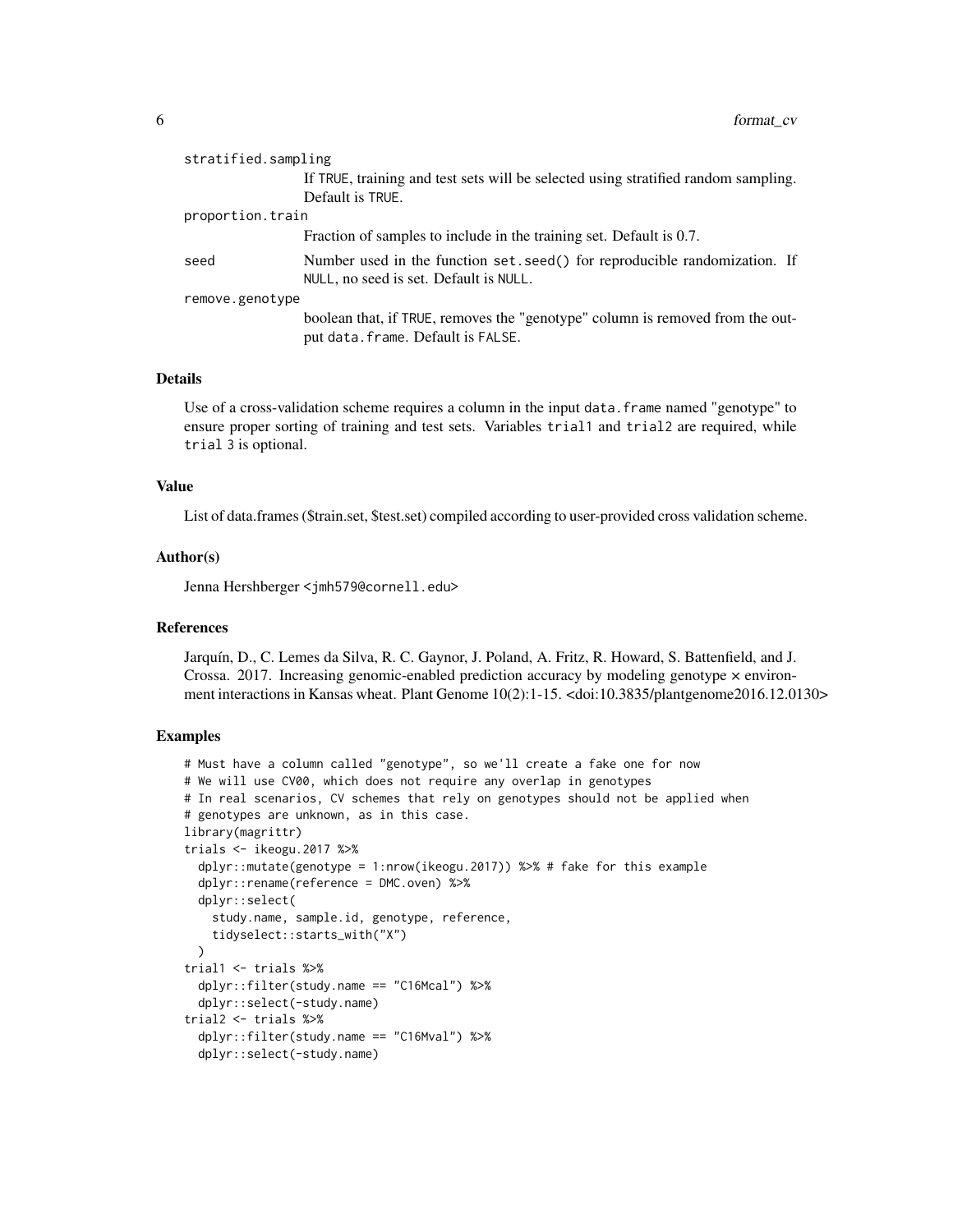#### <span id="page-6-0"></span> $i$ keogu. $2017$   $7$

```
cv.list <- format_cv(
  trial1 = trial1, trial2 = trial2, cv.scheme = "CV00",
  stratified.sampling = FALSE, remove.genotype = TRUE
)
cv.list$train.set[1:5, 1:5]
cv.list$test.set[1:5, 1:5]
```
ikeogu.2017 *Example vis-NIRS and reference dataset*

#### Description

The 'ikeogu.2017' data set contains raw vis-NIRS scans, total carotenoid content, and cassava root dry matter content (using the oven method) from the 2017 PLOS One paper by Ikeogu et al. This dataset contains a subset of the original scans and reference values from the supplementary files of the paper. 'ikeogu.2017' is a 'data.frame' that contains the following columns:

- study.name = Name of the study as described in Ikeogu et al. (2017).
- sample.id = Unique identifier for each individual root sample
- DMC.oven = Cassava root dry matter content, the percentage of dry weight relative to fresh weight of a sample after oven drying.
- TCC = Total carotenoid content  $(\mu q/q)$ , unknown whether on a fresh or dry weight basis) as measured by high performance liquid chromatography
- X350:X2500 = spectral reflectance measured with the QualitySpec Trek: S-10016 vis-NIR spectrometer. Each cell represents the mean of 150 scans on a single root at a single wavelength.

#### Usage

ikeogu.2017

#### Format

An object of class tbl\_df (inherits from tbl, data.frame) with 175 rows and 2155 columns.

#### Author(s)

Original authors: Ikeogu, U.N., F. Davrieux, D. Dufour, H. Ceballos, C.N. Egesi, and J. Jannink. Reformatted by Jenna Hershberger.

#### References

Ikeogu, U.N., F. Davrieux, D. Dufour, H. Ceballos, C.N. Egesi, et al. 2017. Rapid analyses of dry matter content and carotenoids in fresh cassava roots using a portable visible and near infrared spectrometer (Vis/NIRS). PLOS One 12(12): 1–17. doi: 10.1371/journal.pone.0188918.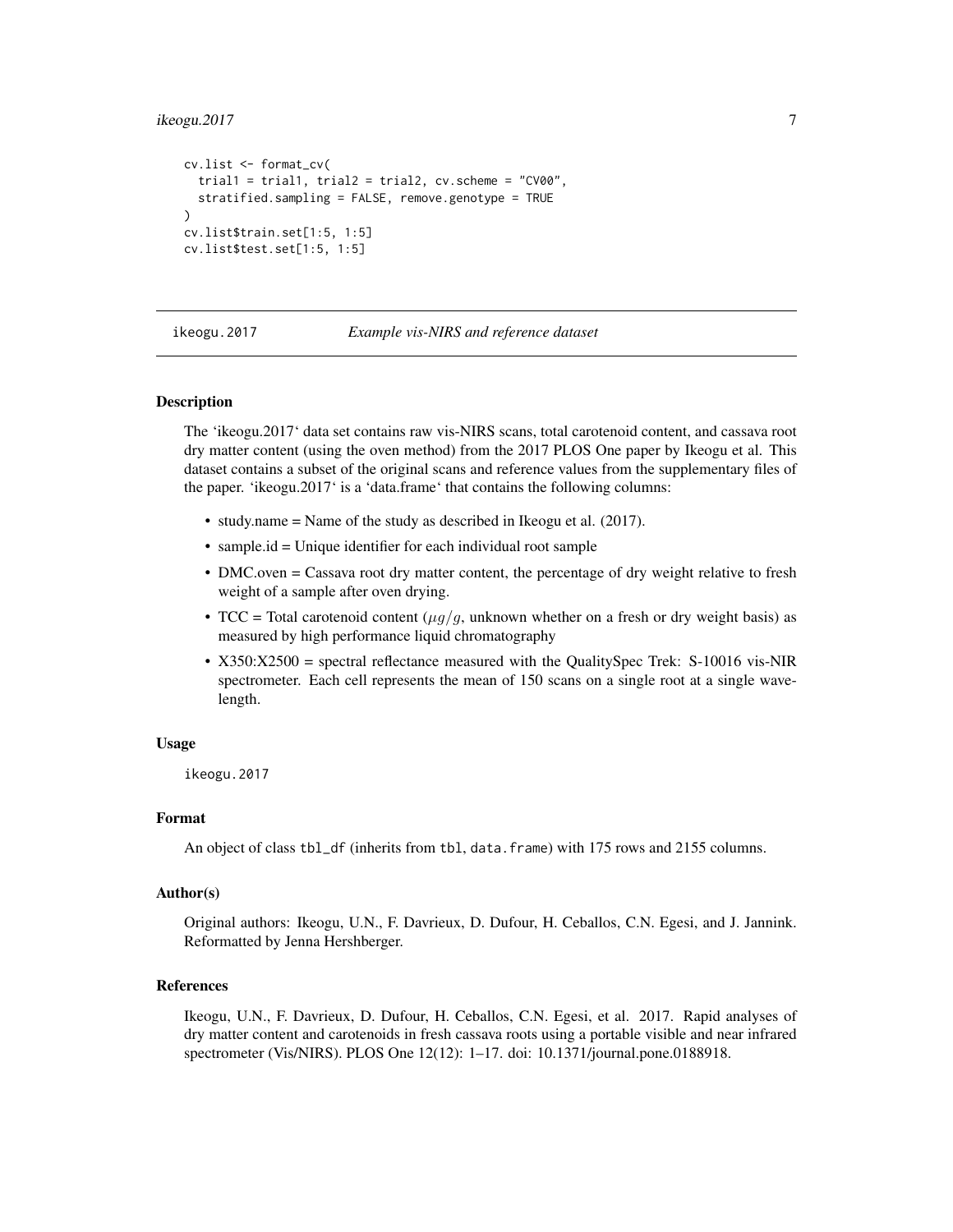# Examples

```
library(magrittr)
library(ggplot2)
data(ikeogu.2017)
ikeogu.2017[1:10, 1:10]
ikeogu.2017 %>%
  dplyr::select(-starts_with("X")) %>%
  dplyr::group_by(study.name) %>%
  tidyr::gather(trait, value, c(DMC.oven:TCC), na.rm = TRUE) %>%
  ggplot2::ggplot(aes(x = study.name, y = value, fill = study.name)) +facet_wrap(~trait, scales = "free_y", nrow = 2) +
  geom_boxplot()
```

```
plot_spectra Plot spectral data, highlighting outliers as identified using Maha-
                       lanobis distance
```
#### Description

Generates a [ggplot](#page-0-0) object of given spectra, with wavelength on the x axis and given spectral values on the y. Mahalanobis distance is used to calculate outliers, which are both identified on the plot. Rows from the original dataframe are printed to the console for each outlier that is identified.

#### Usage

```
plot_spectra(
  df,
  num.col.before.spectra = 1,
  window.size = 10,
  detect.outliers = TRUE,
  color = NULL,
  alternate.title = NULL,
  verbose = TRUE,
  wavelengths = deprecated()
)
```

| df                     | data. Frame object containing columns of spectra. Spectral columns must be<br>labeled with an "X" and then the wavelength (example: " $X740$ " = 740nm). Left-<br>most column must be unique ID. May also contain columns of metadata between<br>the unique ID and spectral columns. Cannot contain any missing values. Meta-<br>data column names may not start with "X". |  |  |  |  |
|------------------------|----------------------------------------------------------------------------------------------------------------------------------------------------------------------------------------------------------------------------------------------------------------------------------------------------------------------------------------------------------------------------|--|--|--|--|
| num.col.before.spectra |                                                                                                                                                                                                                                                                                                                                                                            |  |  |  |  |
|                        | Number of columns to the left of the spectral matrix (including unique ID).<br>Default is 1.                                                                                                                                                                                                                                                                               |  |  |  |  |
| window.size            | number defining the size of window to use when calculating the covariance of<br>the spectra (required to calculate Mahalanobis distance). Default is 10.                                                                                                                                                                                                                   |  |  |  |  |

<span id="page-7-0"></span>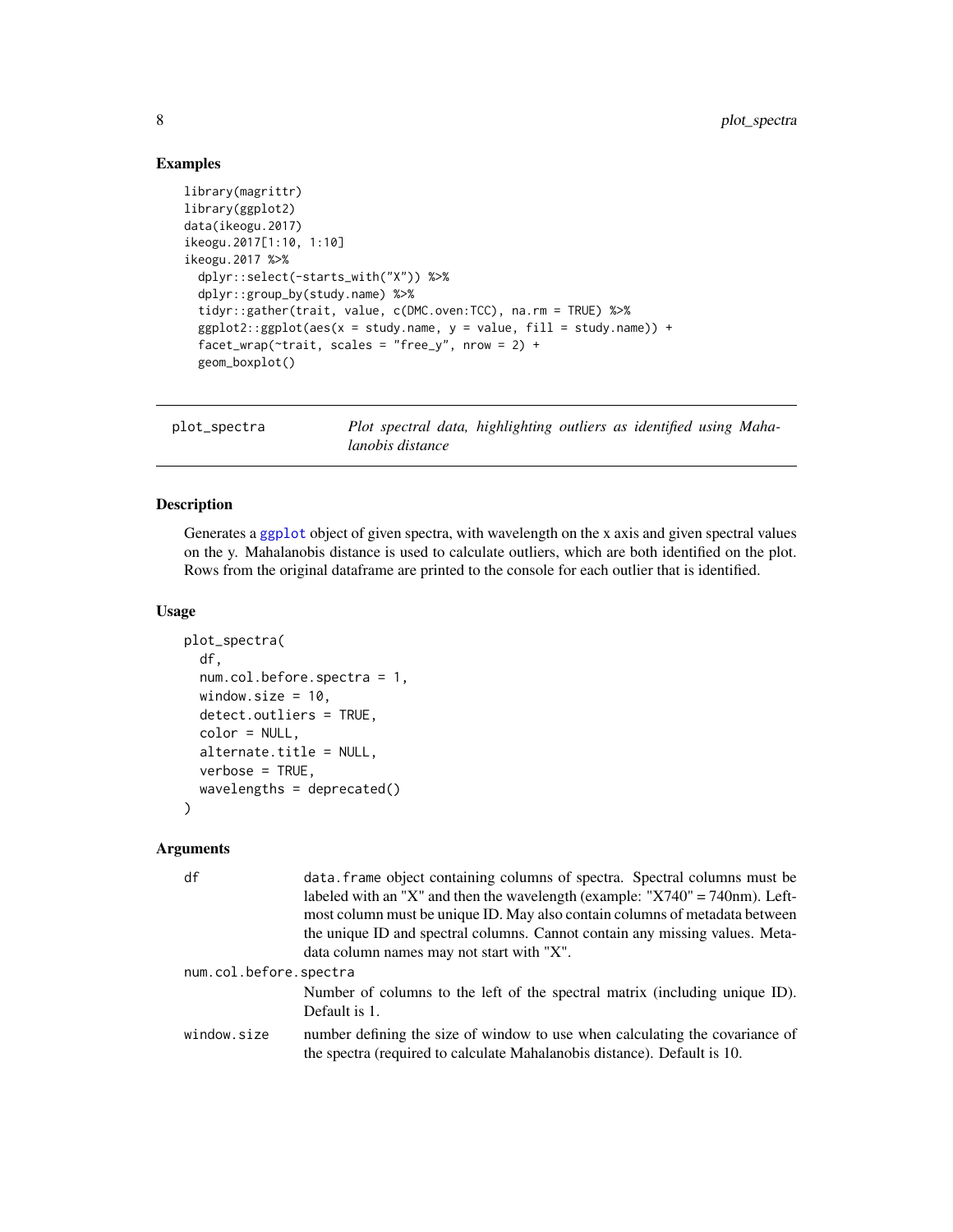#### <span id="page-8-0"></span>predict\_spectra 9

| detect.outliers |                                                                                                                                                                                                                                                |
|-----------------|------------------------------------------------------------------------------------------------------------------------------------------------------------------------------------------------------------------------------------------------|
|                 | Boolean indicating whether spectra should be filtered before plotting. If TRUE,<br>outliers are indicated by color in the resulting plot. If verbose is also set to<br>TRUE, outlier metadata will be printed to the console. Default is TRUE. |
| color           | String or vector of strings indicating colors to be passed to ggplot. Default is<br>default ggplot colors.                                                                                                                                     |
| alternate.title |                                                                                                                                                                                                                                                |
|                 | String to be used as plot title. If detect.outliers is TRUE, a descriptive title<br>will be supplied. If detect. outliers is FALSE, default is no title will be used.                                                                          |
| verbose         | If TRUE, the number of rows removed through filtering will be printed to the<br>console. Default is TRUE.                                                                                                                                      |
| wavelengths     | DEPRECATED wavelengths is no longer supported; this information is now<br>inferred from df column names                                                                                                                                        |

#### Value

If verbose, prints unique ID and metadata for rows identified as outliers. Returns plot of spectral data with non-outliers in blue and outliers in red. X-axis is wavelengths and y-axis is spectral values.

#### Author(s)

Jenna Hershberger <jmh579@cornell.edu>

#### Examples

```
library(magrittr)
ikeogu.2017 %>%
 dplyr::rename(unique.id = sample.id) %>%
 dplyr::select(unique.id, dplyr::everything(), -TCC) %>%
 na.omit() %>%
 plot_spectra(
   df = .,
   num.col.before.spectra = 5,
   window.size = 15,
   detect.outliers = TRUE,
   color = NULL,
   alternate.title = NULL,
   verbose = TRUE
 )
```
predict\_spectra *Use provided model object to predict trait values with input dataset*

#### Description

Loads an existing model and cross-validation performance statistics (created with [save\\_model](#page-11-1)) and makes predictions based on new spectra.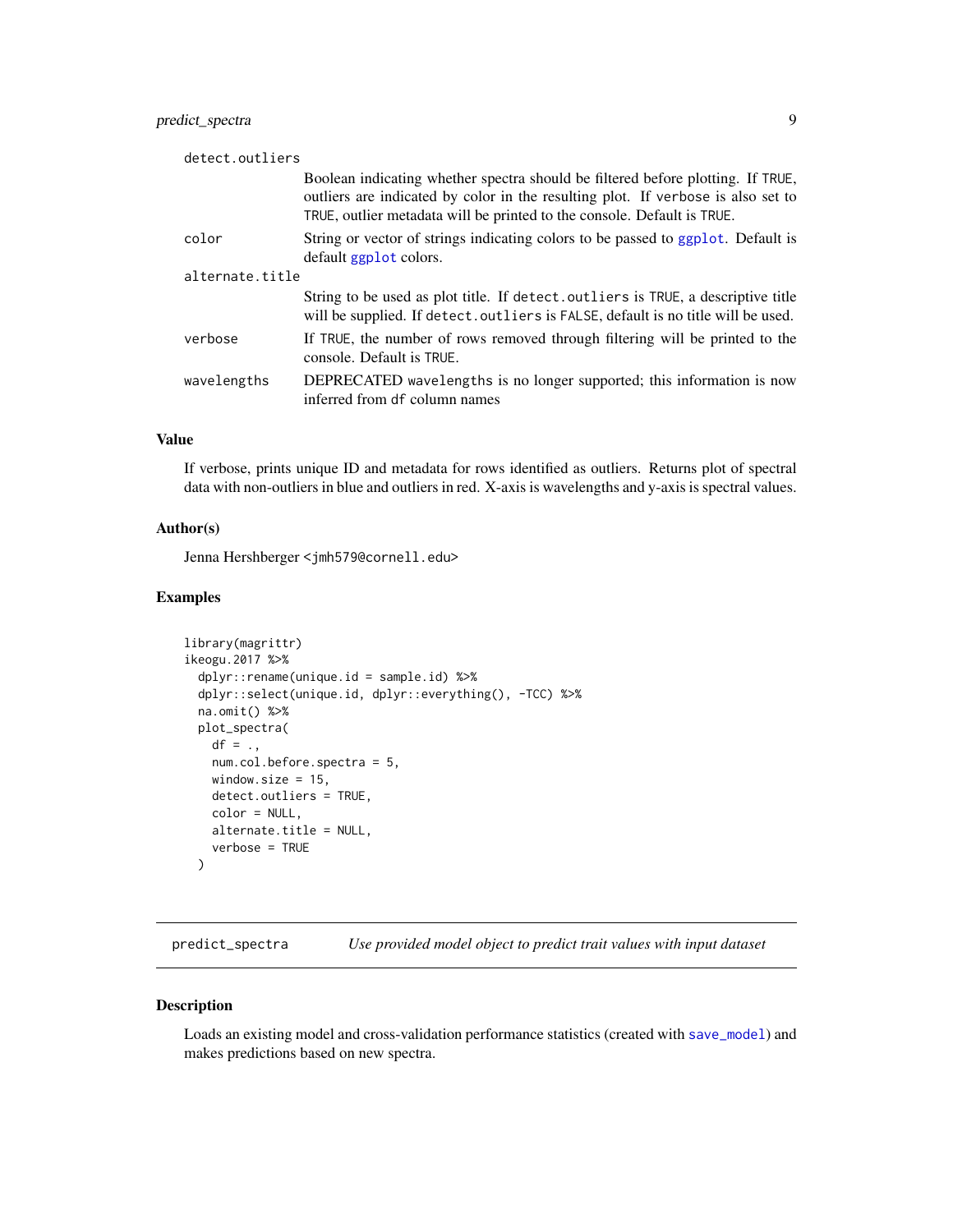#### Usage

```
predict_spectra(
  input.data,
  model.stats.location,
 model.location,
 model.method = "pls",
 wavelengths = deprecated()
)
```
# Arguments

| input.data           | data. Frame object of spectral data for input into a spectral prediction model.                                                                               |
|----------------------|---------------------------------------------------------------------------------------------------------------------------------------------------------------|
|                      | First column contains unique identifiers followed by spectral columns. Include                                                                                |
|                      | no other columns to right of spectra! Column names of spectra must start with                                                                                 |
|                      | "X".                                                                                                                                                          |
| model.stats.location |                                                                                                                                                               |
|                      | String containing file path (including file name) to save location of "(model.name)_stats.csv"<br>as output from the save_mode1 function.                     |
| model.location       | String containing file path (including file name) to location where the trained<br>model ("(model.name).Rds") was saved as output by the save_model function. |
| model.method         | Model type to use for training. Valid options include:                                                                                                        |
|                      | • "pls": Partial least squares regression (Default)                                                                                                           |
|                      | • "rf": Random forest                                                                                                                                         |
|                      | • "svmLinear": Support vector machine with linear kernel                                                                                                      |
|                      | • "svmRadial": Support vector machine with radial kernel                                                                                                      |
| wavelengths          | DEPRECATED wavelengths is no longer supported; this information is now<br>inferred from input.data column names                                               |

# Value

data. frame object of predictions for each sample (row). First column is unique identifier supplied by input.data and second is predicted values

#### Author(s)

Jenna Hershberger <jmh579@cornell.edu>

```
## Not run:
ikeogu.2017 %>%
 dplyr::select(sample.id, dplyr::starts_with("X")) %>%
 predict_spectra(
   input.data = .,
   model.stats.location = paste0(
     getwd(),
      "/my_model_stats.csv"
   ),
```
<span id="page-9-0"></span>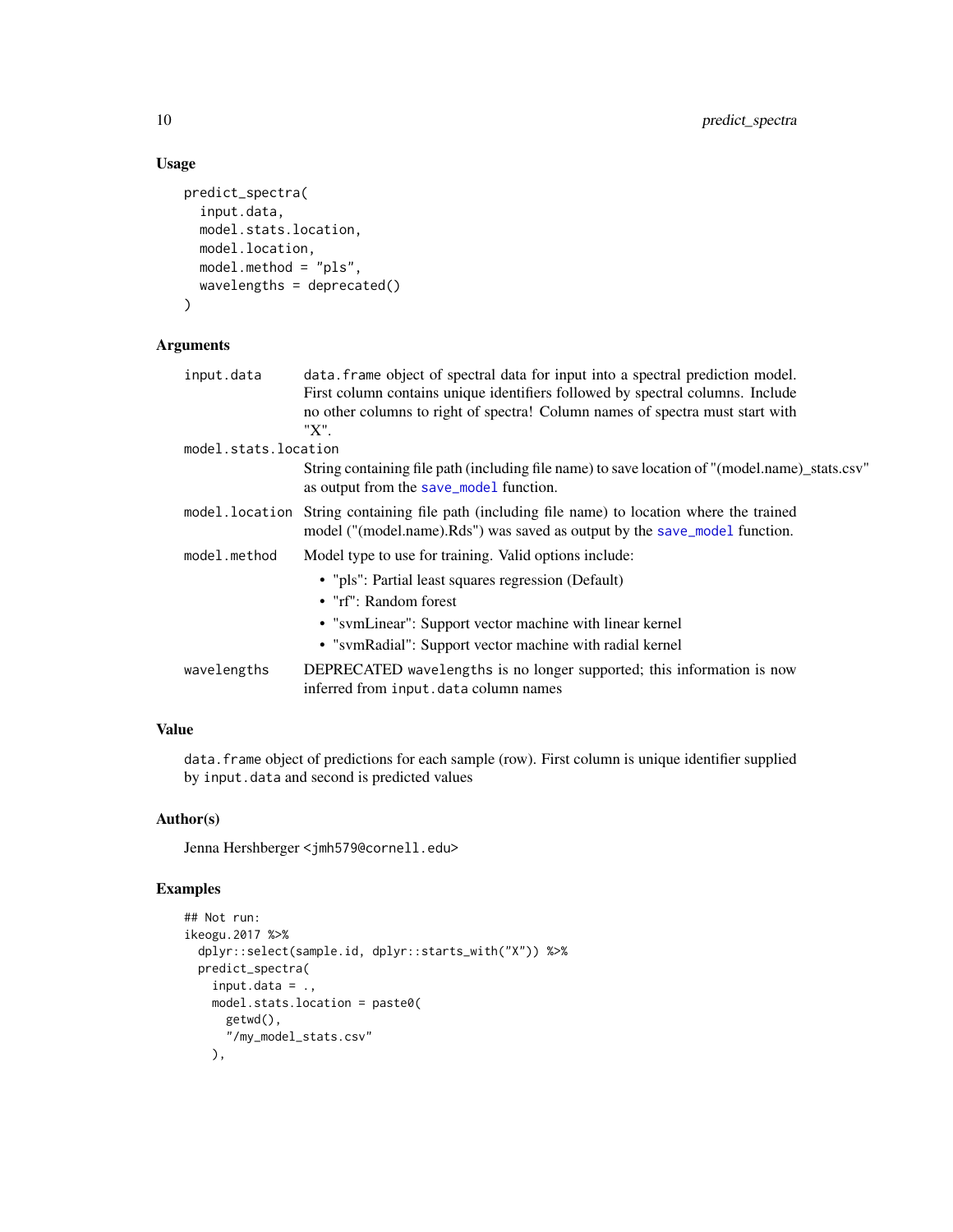```
model.location = paste0(getwd(), "/my_model.Rds")
  \mathcal{L}## End(Not run)
```
<span id="page-10-1"></span>pretreat\_spectra *Pretreat spectral data according to user-designated method*

#### Description

Pretreatment, also known as preprocessing, is often used to increase the signal to noise ratio in vis-NIR datasets. The *waves* function pretreat\_spectra applies common spectral pretreatment methods such as standard normal variate and the Savitzky-Golay filter.

#### Usage

```
pretreat_spectra(
  df,
  test.data = NULL,
 pretreatment = 1,
 preprocessing.method = deprecated(),
 wavelengths = deprecated()
)
```

| df           | data. frame object containing spectral data. First column(s) (optional) include<br>metadata (with or without reference value column) followed by spectral columns.<br>Spectral column names must be formatted as "X" followed by wavelength In-<br>clude no other columns to right of spectra! No missing values permitted. |
|--------------|-----------------------------------------------------------------------------------------------------------------------------------------------------------------------------------------------------------------------------------------------------------------------------------------------------------------------------|
| test.data    | data. frame object with same format as train.data. Will be appended to df<br>during pretreatment so that the same transformations are applied to each row.<br>Default is NULL.                                                                                                                                              |
| pretreatment | Number or list of numbers $1:13$ corresponding to desired pretreatment method(s):                                                                                                                                                                                                                                           |
|              | 1. Raw data (default)                                                                                                                                                                                                                                                                                                       |
|              | 2. Standard normal variate (SNV)                                                                                                                                                                                                                                                                                            |
|              | 3. SNV and first derivative                                                                                                                                                                                                                                                                                                 |
|              | 4. SNV and second derivative                                                                                                                                                                                                                                                                                                |
|              | 5. First derivative                                                                                                                                                                                                                                                                                                         |
|              | 6. Second derivative                                                                                                                                                                                                                                                                                                        |
|              | 7. Savitzky–Golay filter (SG)                                                                                                                                                                                                                                                                                               |
|              | 8. SNV and SG                                                                                                                                                                                                                                                                                                               |
|              | 9. Gap-segment derivative (window size $= 11$ )                                                                                                                                                                                                                                                                             |
|              | 10. SG and first derivative (window size $= 5$ )                                                                                                                                                                                                                                                                            |
|              |                                                                                                                                                                                                                                                                                                                             |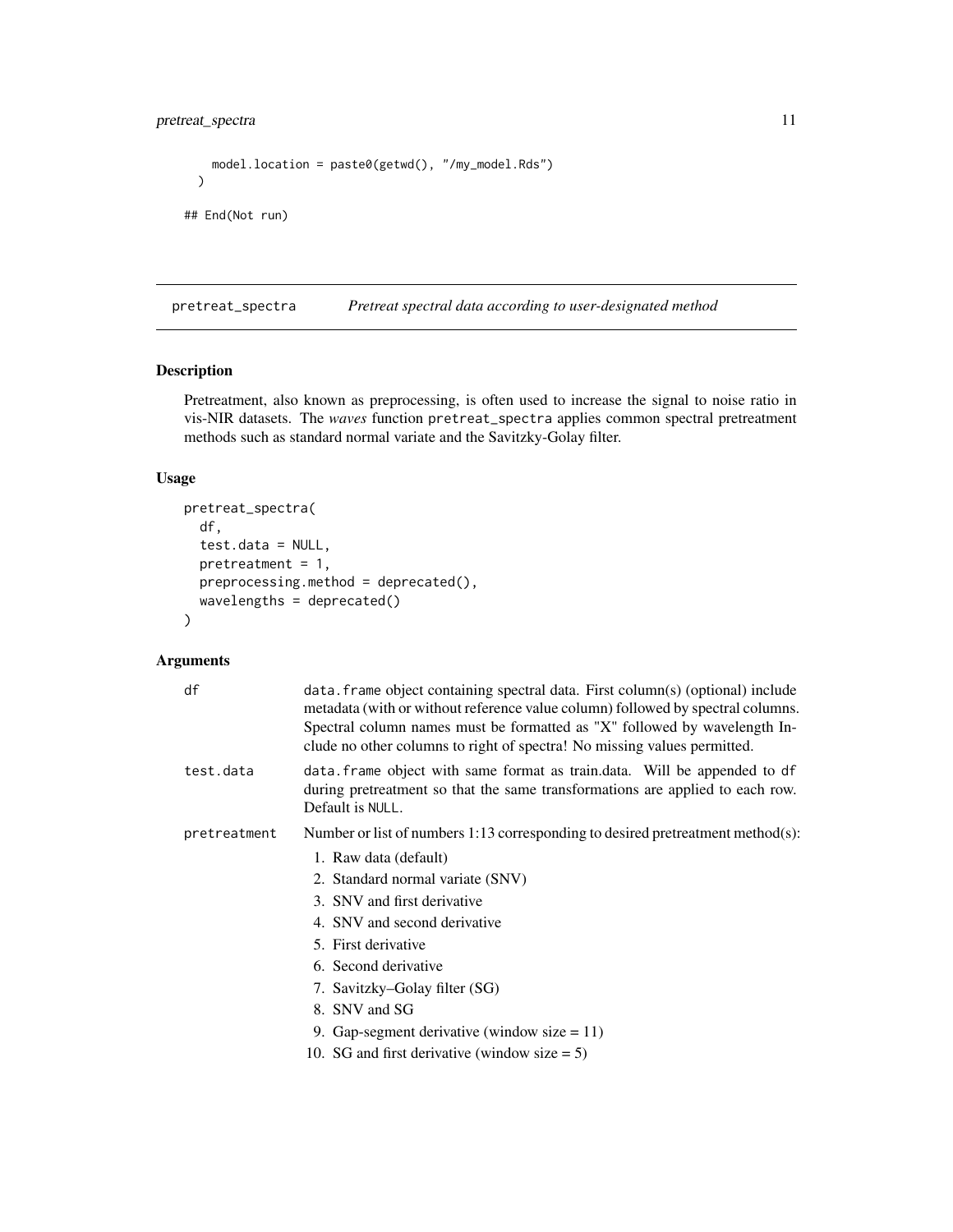<span id="page-11-0"></span>

|                      | 11. SG and first derivative (window size $= 11$ )                                                       |
|----------------------|---------------------------------------------------------------------------------------------------------|
|                      | 12. SG and second derivative (window size $= 5$ )                                                       |
|                      | 13. SG and second derivative (window size $= 11$ )                                                      |
| preprocessing.method |                                                                                                         |
|                      | DEPRECATED preprocessing method has been renamed "pretreatment"                                         |
| wavelengths          | DEPRECATED wavelengths is no longer supported; this information is now<br>inferred from df column names |

#### Value

Pretreated df' (or list of data.frames) with reference column intact

#### Author(s)

Jenna Hershberger <jmh579@cornell.edu>

#### Examples

```
pretreat_spectra(df = ikeogu.2017, pretreatment = 3)[1:5, 1:5]
```
<span id="page-11-1"></span>save\_model *Save spectral prediction model and model performance statistics*

# Description

Given a set of pretreatment methods, saves the best spectral prediction model and model statistics to model.save.folder as model.name.Rds and model.name\_stats.csv respectively. If only one pretreatment method is supplied, results from that method are stored.

#### Usage

```
save_model(
  df,
 write.model = TRUE,pretreatment = 1,
 model.save.folder = NULL,
 model.name = "PredictionModel",
 best.model.metric = "RMSE",
 k.folds = 5,
 proportion.train = 0.7,
  tune.length = 50,
 model.method = "pls",
 num.iterations = 10,
  stratified.sampling = TRUE,
  cv.scheme = NULL,
  trial1 = NULL,trial2 = NULL,
```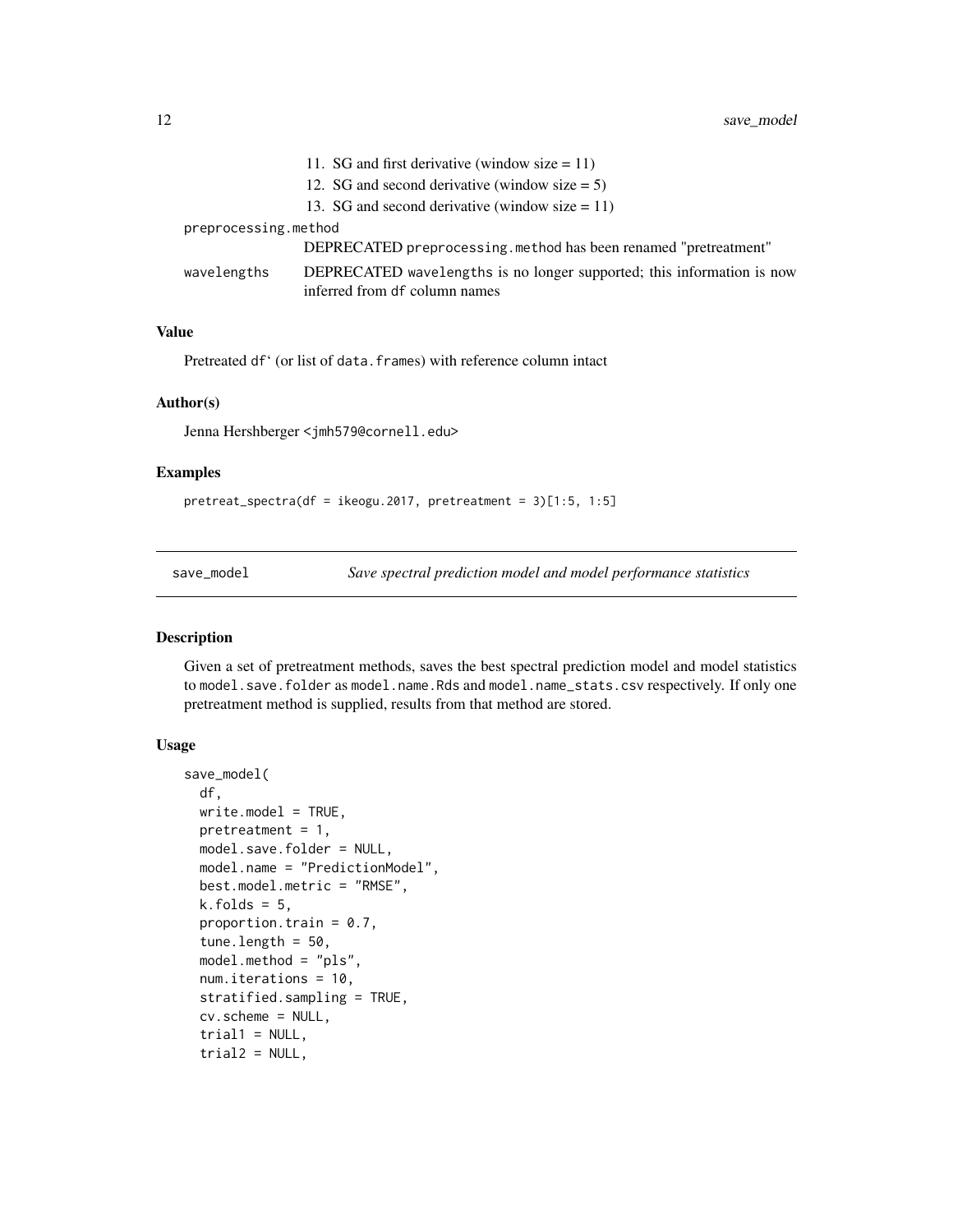# save\_model 13

```
trial3 = NULL,seed = 1,
 verbose = TRUE,
 save.model = deprecated(),
 wavelengths = deprecated(),
 autoselect.preprocessing = deprecated(),
 preprocessing.method = deprecated()
\mathcal{L}
```

| df                | data. frame object. First column contains unique identifiers, second contains<br>reference values, followed by spectral columns. Include no other columns to<br>right of spectra! Column names of spectra must start with "X" and reference<br>column must be named "reference" |  |  |  |  |  |  |
|-------------------|---------------------------------------------------------------------------------------------------------------------------------------------------------------------------------------------------------------------------------------------------------------------------------|--|--|--|--|--|--|
| write.model       | If TRUE, the trained model will be saved in .Rds format to the location specified<br>by model. save. folder. If FALSE, the best model will be output by the function<br>but will not save to a file. Default is TRUE.                                                           |  |  |  |  |  |  |
| pretreatment      | Number or list of numbers 1:13 corresponding to desired pretreatment method(s):                                                                                                                                                                                                 |  |  |  |  |  |  |
|                   | 1. Raw data (default)                                                                                                                                                                                                                                                           |  |  |  |  |  |  |
|                   | 2. Standard normal variate (SNV)                                                                                                                                                                                                                                                |  |  |  |  |  |  |
|                   | 3. SNV and first derivative                                                                                                                                                                                                                                                     |  |  |  |  |  |  |
|                   | 4. SNV and second derivative                                                                                                                                                                                                                                                    |  |  |  |  |  |  |
|                   | 5. First derivative                                                                                                                                                                                                                                                             |  |  |  |  |  |  |
|                   | 6. Second derivative                                                                                                                                                                                                                                                            |  |  |  |  |  |  |
|                   | 7. Savitzky-Golay filter (SG)                                                                                                                                                                                                                                                   |  |  |  |  |  |  |
|                   | 8. SNV and SG                                                                                                                                                                                                                                                                   |  |  |  |  |  |  |
|                   | 9. Gap-segment derivative (window size $= 11$ )                                                                                                                                                                                                                                 |  |  |  |  |  |  |
|                   | 10. SG and first derivative (window size $= 5$ )                                                                                                                                                                                                                                |  |  |  |  |  |  |
|                   | 11. SG and first derivative (window size $= 11$ )                                                                                                                                                                                                                               |  |  |  |  |  |  |
|                   | 12. SG and second derivative (window size $= 5$ )                                                                                                                                                                                                                               |  |  |  |  |  |  |
|                   | 13. SG and second derivative (window size $= 11$ )                                                                                                                                                                                                                              |  |  |  |  |  |  |
|                   | model.save.folder                                                                                                                                                                                                                                                               |  |  |  |  |  |  |
|                   | Path to folder where model will be saved. If not provided, will save to working<br>directory.                                                                                                                                                                                   |  |  |  |  |  |  |
| model.name        | Name that model will be saved as in model, save, folder. Default is "Predic-<br>tionModel".                                                                                                                                                                                     |  |  |  |  |  |  |
| best.model.metric |                                                                                                                                                                                                                                                                                 |  |  |  |  |  |  |
|                   | Metric used to decide which model is best. Must be either "RMSE" or "Rsquared"                                                                                                                                                                                                  |  |  |  |  |  |  |
| k.folds           | Number indicating the number of folds for k-fold cross-validation during model<br>training. Default is 5.                                                                                                                                                                       |  |  |  |  |  |  |
| proportion.train  |                                                                                                                                                                                                                                                                                 |  |  |  |  |  |  |
|                   | Fraction of samples to include in the training set. Default is 0.7.                                                                                                                                                                                                             |  |  |  |  |  |  |
| tune.length       | Number delineating search space for tuning of the PLSR hyperparameter ncomp.<br>Must be set to 5 when using the random forest algorithm (model . method == $rf$ ).<br>Default is 50.                                                                                            |  |  |  |  |  |  |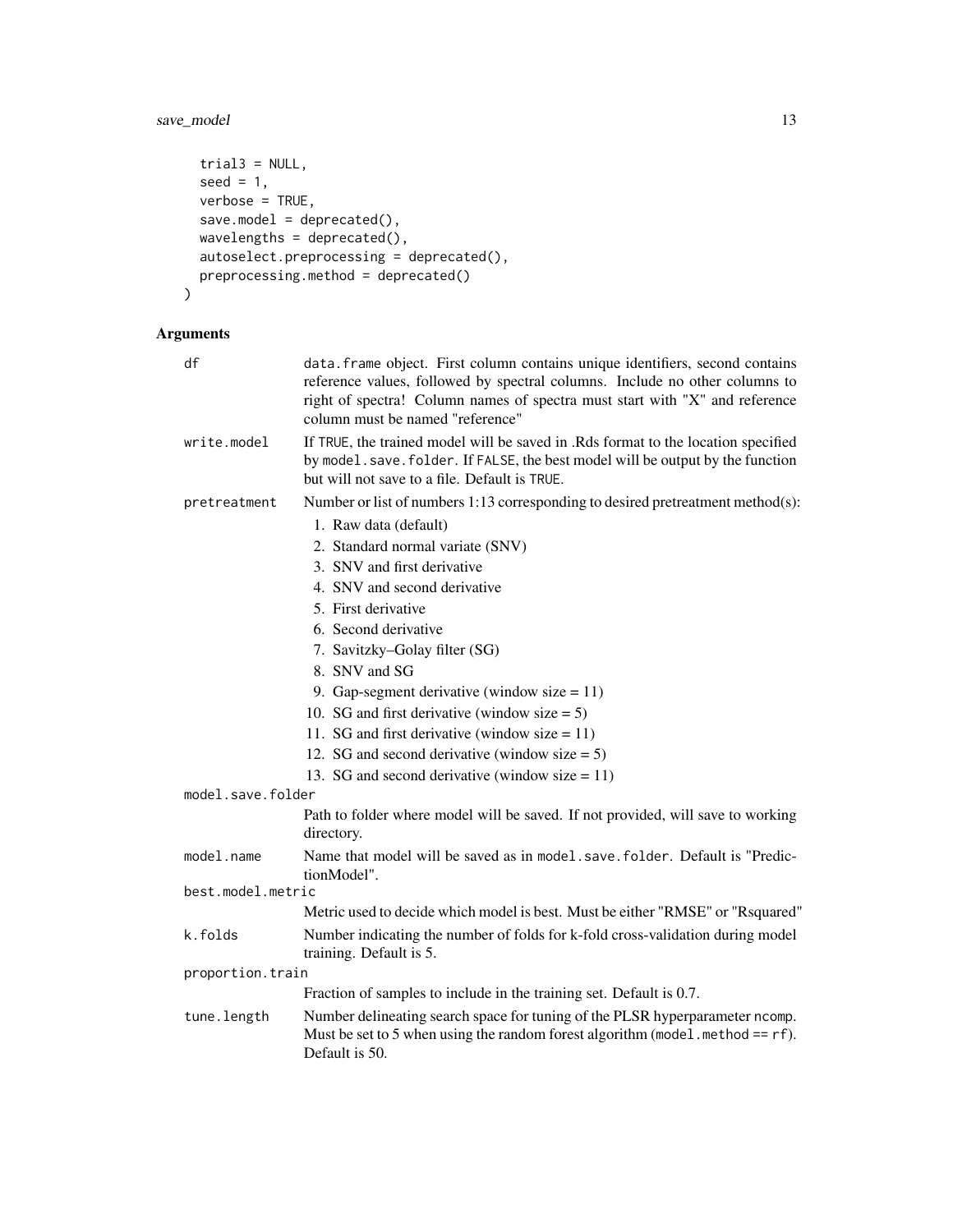| model.method             | Model type to use for training. Valid options include:                                                                                                                                                                                                                                                                                                                                                                                                                                   |
|--------------------------|------------------------------------------------------------------------------------------------------------------------------------------------------------------------------------------------------------------------------------------------------------------------------------------------------------------------------------------------------------------------------------------------------------------------------------------------------------------------------------------|
|                          | · "pls": Partial least squares regression (Default)<br>• "rf": Random forest                                                                                                                                                                                                                                                                                                                                                                                                             |
|                          | • "svmLinear": Support vector machine with linear kernel                                                                                                                                                                                                                                                                                                                                                                                                                                 |
|                          | • "svmRadial": Support vector machine with radial kernel                                                                                                                                                                                                                                                                                                                                                                                                                                 |
|                          | num. iterations Number of training iterations to perform                                                                                                                                                                                                                                                                                                                                                                                                                                 |
| stratified.sampling      |                                                                                                                                                                                                                                                                                                                                                                                                                                                                                          |
|                          | If TRUE, training and test sets will be selected using stratified random sampling.<br>This term is only used if test.data == NULL. Default is TRUE.                                                                                                                                                                                                                                                                                                                                      |
| cv.scheme                | A cross validation (CV) scheme from Jarquín et al., 2017. Options for cv. scheme<br>include:                                                                                                                                                                                                                                                                                                                                                                                             |
|                          | • "CV1": untested lines in tested environments                                                                                                                                                                                                                                                                                                                                                                                                                                           |
|                          | • "CV2": tested lines in tested environments                                                                                                                                                                                                                                                                                                                                                                                                                                             |
|                          | • "CV0": tested lines in untested environments                                                                                                                                                                                                                                                                                                                                                                                                                                           |
|                          | • "CV00": untested lines in untested environments                                                                                                                                                                                                                                                                                                                                                                                                                                        |
| trial1                   | data. frame object that is for use only when cv. scheme is provided. Contains<br>the trial to be tested in subsequent model training functions. The first column<br>contains unique identifiers, second contains genotypes, third contains reference<br>values, followed by spectral columns. Include no other columns to right of<br>spectra! Column names of spectra must start with "X", reference column must<br>be named "reference", and genotype column must be named "genotype". |
| trial2                   | data. frame object that is for use only when cv. scheme is provided. This<br>data.frame contains a trial that has overlapping genotypes with trial1 but that<br>were grown in a different site/year (different environment). Formatting must be<br>consistent with trial1.                                                                                                                                                                                                               |
| trial3                   | data. frame object that is for use only when cv. scheme is provided. This<br>data.frame contains a trial that may or may not contain genotypes that overlap<br>with trial1. Formatting must be consistent with trial1.                                                                                                                                                                                                                                                                   |
| seed                     | Integer to be used internally as input for set. seed(). Only used if stratified. sampling<br>= TRUE. In all other cases, seed is set to the current iteration number. Default is<br>1.                                                                                                                                                                                                                                                                                                   |
| verbose                  | If TRUE, the number of rows removed through filtering will be printed to the<br>console. Default is TRUE.                                                                                                                                                                                                                                                                                                                                                                                |
| save.model               | DEPRECATED save.mode1 = FALSE is no longer supported; this function will<br>always return a saved model.                                                                                                                                                                                                                                                                                                                                                                                 |
| wavelengths              | DEPRECATED wavelengths is no longer supported; this information is now<br>inferred from df column names                                                                                                                                                                                                                                                                                                                                                                                  |
| autoselect.preprocessing | DEPRECATED autoselect.preprocessing = FALSE is no longer supported.<br>If multiple pretreatment methods are supplied, the best will be automatically<br>selected as the model to be saved.                                                                                                                                                                                                                                                                                               |
| preprocessing.method     |                                                                                                                                                                                                                                                                                                                                                                                                                                                                                          |
|                          |                                                                                                                                                                                                                                                                                                                                                                                                                                                                                          |

DEPRECATED preprocessing.method has been renamed "pretreatment"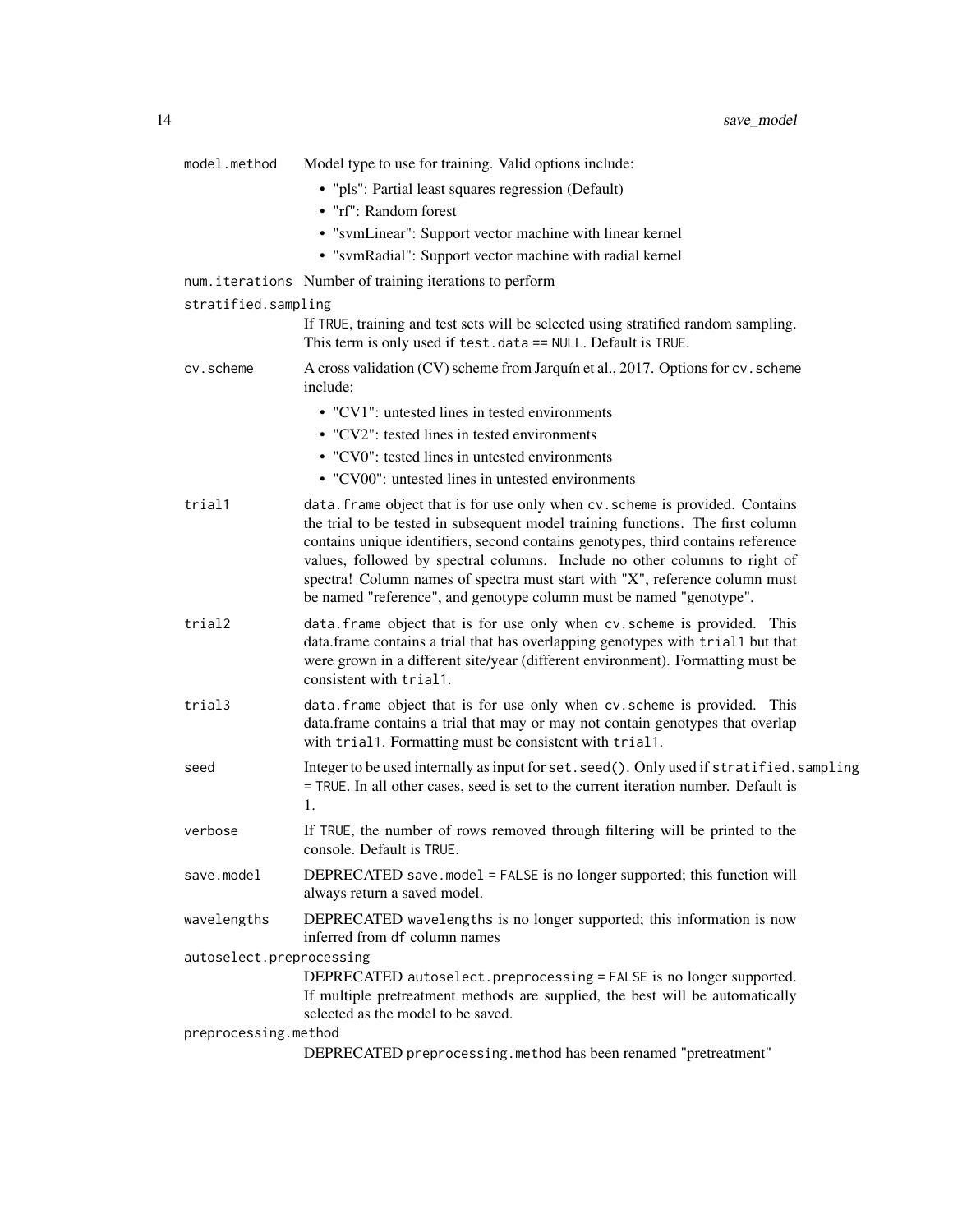#### <span id="page-14-0"></span>test\_spectra 15

#### Details

Wrapper that uses [pretreat\\_spectra](#page-10-1), [format\\_cv](#page-4-1), and [train\\_spectra](#page-0-0) functions.

#### Value

List of model stats (in data.frame) and trained model object. If the parameter write.model is TRUE, both objects are saved to model.save.folder. To use the optimally trained model for predictions, use tuned parameters from \$bestTune.

#### Author(s)

Jenna Hershberger <jmh579@cornell.edu>

#### Examples

```
library(magrittr)
test.model <- ikeogu.2017 %>%
  dplyr::filter(study.name == "C16Mcal") %>%
  dplyr::rename(reference = DMC.oven,
                unique.id = sample.id) %dplyr::select(unique.id, reference, dplyr::starts_with("X")) %>%
  na.omit() %>%
  save_model(
   df = .,
   write.model = FALSE,
   pretreatment = 1:13,
   model.name = "my_prediction_model",
   tune.length = 3,
   num.iterations = 3
  \lambdasummary(test.model$best.model)
test.model$best.model.stats
```
test\_spectra *Test the performance of spectral models*

#### Description

Wrapper that trains models based spectral data to predict reference values and reports model performance statistics

#### Usage

```
test_spectra(
  train.data,
  num.iterations,
  test.data = NULL,
```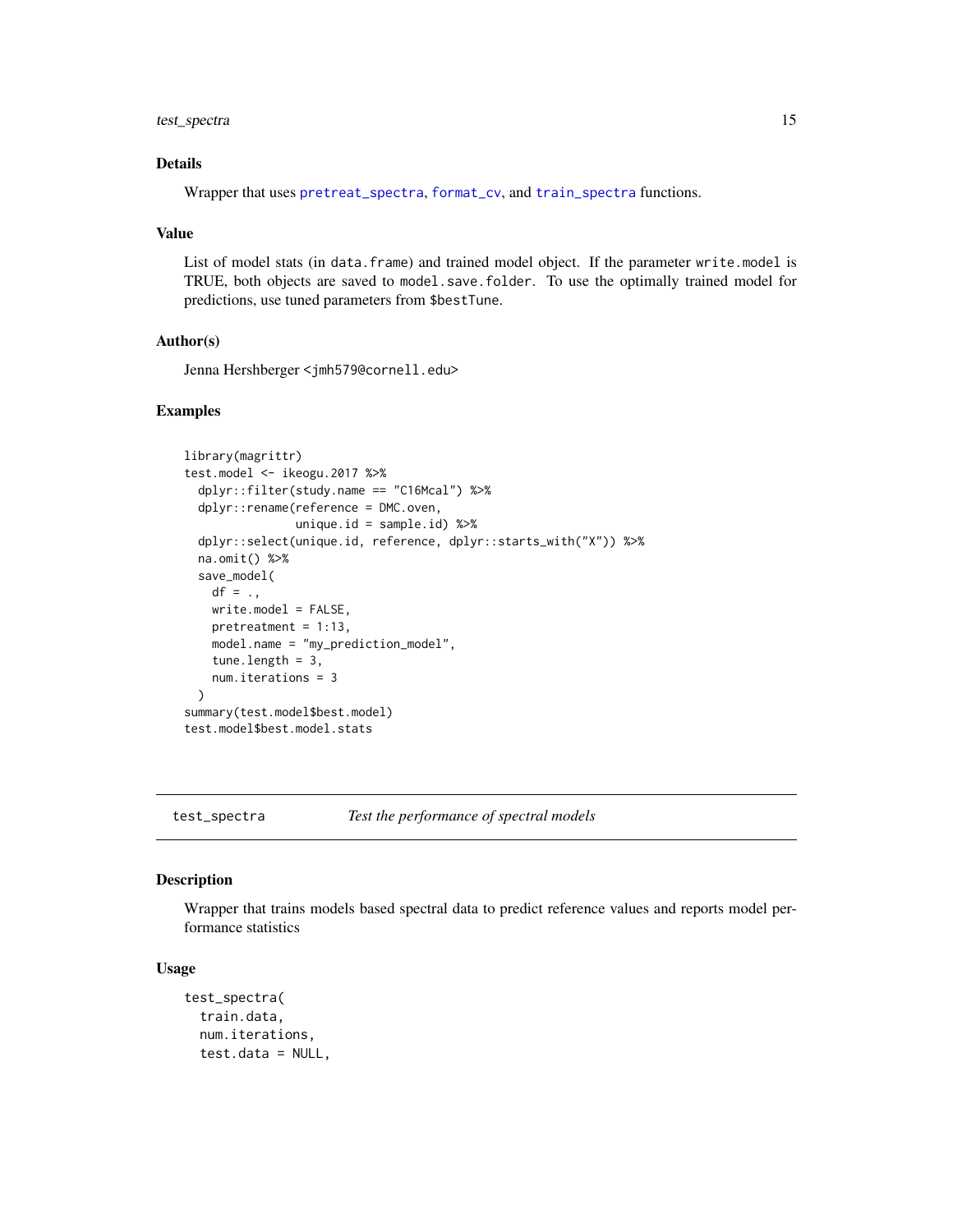```
pretreatment = 1,
 k.folds = 5,
 proportion.train = 0.7,
  tune.length = 50,
 model.method = "pls",
 best.model.metric = "RMSE",
  stratified.sampling = TRUE,
  cv.scheme = NULL,
  trial1 = NULL,trial2 = NULL,trial3 = NULL,split.test = FALSE,
  seed = 1,
 verbose = TRUE,
 wavelengths = deprecated(),
 preprocessing = deprecated(),
 output.summary = deprecated(),
 rf.variable.importance = deprecated()
\mathcal{L}
```

| train.data   | data. frame object of spectral data for input into a spectral prediction model.<br>First column contains unique identifiers, second contains reference values, fol-<br>lowed by spectral columns. Include no other columns to right of spectra! Col-<br>umn names of spectra must start with "X" and reference column must be named<br>"reference".                                                                                        |
|--------------|--------------------------------------------------------------------------------------------------------------------------------------------------------------------------------------------------------------------------------------------------------------------------------------------------------------------------------------------------------------------------------------------------------------------------------------------|
|              | num. iterations Number of training iterations to perform                                                                                                                                                                                                                                                                                                                                                                                   |
| test.data    | data. frame with same specifications as df. Use if specific test set is desired<br>for hyperparameter tuning. If NULL, function will automatically train with a<br>stratified sample of 70%. Default is NULL.                                                                                                                                                                                                                              |
| pretreatment | Number or list of numbers $1:13$ corresponding to desired pretreatment method(s):                                                                                                                                                                                                                                                                                                                                                          |
|              | 1. Raw data (default)<br>2. Standard normal variate (SNV)<br>3. SNV and first derivative<br>4. SNV and second derivative<br>5. First derivative<br>6. Second derivative<br>7. Savitzky–Golay filter (SG)<br>8. SNV and SG<br>9. Gap-segment derivative (window size $= 11$ )<br>10. SG and first derivative (window size $= 5$ )<br>11. SG and first derivative (window size $= 11$ )<br>12. SG and second derivative (window size $= 5$ ) |
|              | 13. SG and second derivative (window size $= 11$ )                                                                                                                                                                                                                                                                                                                                                                                         |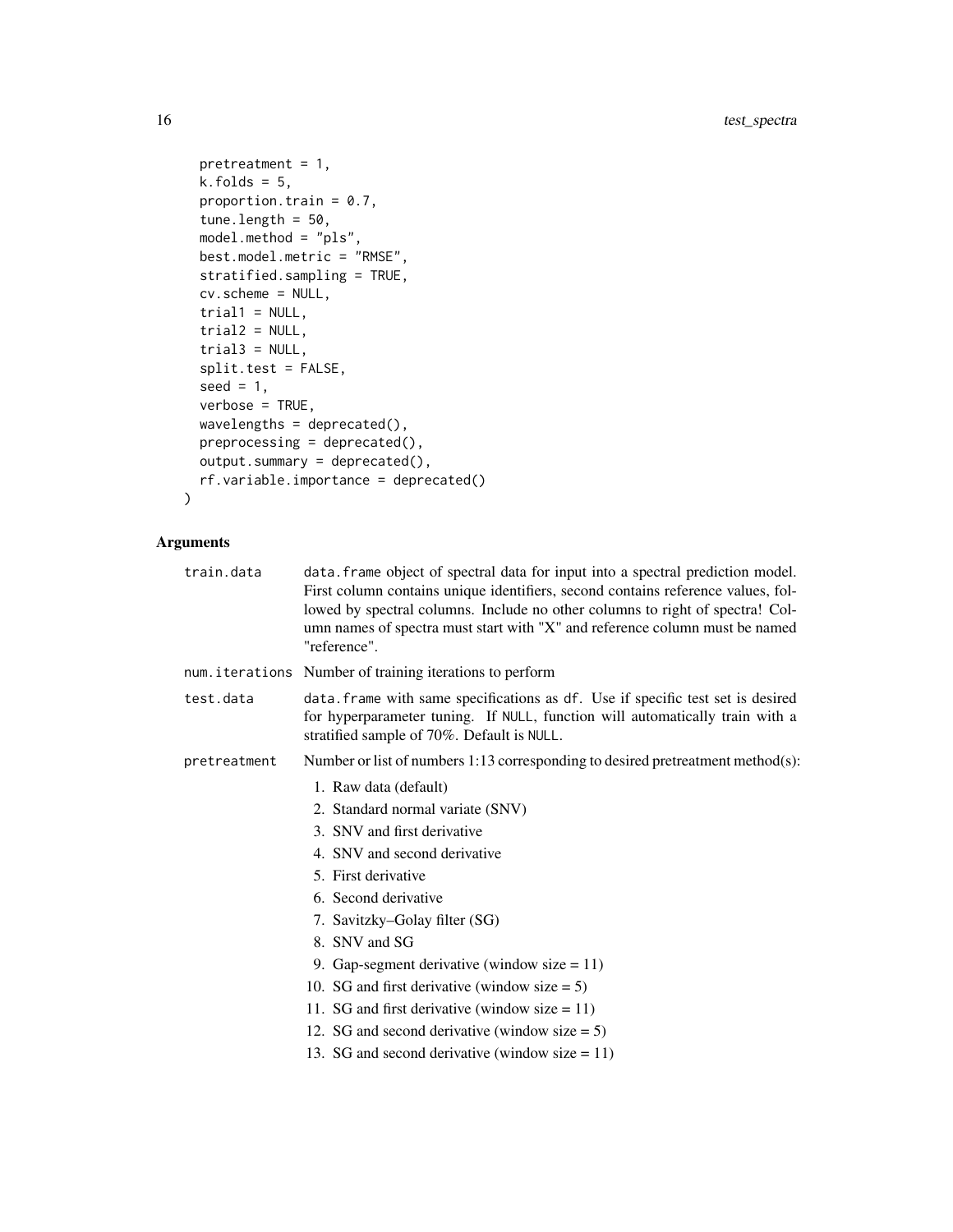| k.folds             | Number indicating the number of folds for k-fold cross-validation during model<br>training. Default is 5.                                                                                                                                                                                                                                                                                                                                                                                |
|---------------------|------------------------------------------------------------------------------------------------------------------------------------------------------------------------------------------------------------------------------------------------------------------------------------------------------------------------------------------------------------------------------------------------------------------------------------------------------------------------------------------|
| proportion.train    |                                                                                                                                                                                                                                                                                                                                                                                                                                                                                          |
|                     | Fraction of samples to include in the training set. Default is 0.7.                                                                                                                                                                                                                                                                                                                                                                                                                      |
| tune.length         | Number delineating search space for tuning of the PLSR hyperparameter ncomp.<br>Must be set to 5 when using the random forest algorithm (model . method == $rf$ ).<br>Default is 50.                                                                                                                                                                                                                                                                                                     |
| model.method        | Model type to use for training. Valid options include:                                                                                                                                                                                                                                                                                                                                                                                                                                   |
|                     | • "pls": Partial least squares regression (Default)<br>• "rf": Random forest                                                                                                                                                                                                                                                                                                                                                                                                             |
|                     | • "svmLinear": Support vector machine with linear kernel                                                                                                                                                                                                                                                                                                                                                                                                                                 |
|                     | • "svmRadial": Support vector machine with radial kernel                                                                                                                                                                                                                                                                                                                                                                                                                                 |
| best.model.metric   |                                                                                                                                                                                                                                                                                                                                                                                                                                                                                          |
|                     | Metric used to decide which model is best. Must be either "RMSE" or "Rsquared"                                                                                                                                                                                                                                                                                                                                                                                                           |
| stratified.sampling |                                                                                                                                                                                                                                                                                                                                                                                                                                                                                          |
|                     | If TRUE, training and test sets will be selected using stratified random sampling.<br>This term is only used if test.data == NULL. Default is TRUE.                                                                                                                                                                                                                                                                                                                                      |
| cv.scheme           | A cross validation (CV) scheme from Jarquín et al., 2017. Options for cv. scheme<br>include:                                                                                                                                                                                                                                                                                                                                                                                             |
|                     | • "CV1": untested lines in tested environments                                                                                                                                                                                                                                                                                                                                                                                                                                           |
|                     | • "CV2": tested lines in tested environments                                                                                                                                                                                                                                                                                                                                                                                                                                             |
|                     | • "CV0": tested lines in untested environments                                                                                                                                                                                                                                                                                                                                                                                                                                           |
|                     | • "CV00": untested lines in untested environments                                                                                                                                                                                                                                                                                                                                                                                                                                        |
| trial1              | data. frame object that is for use only when cv. scheme is provided. Contains<br>the trial to be tested in subsequent model training functions. The first column<br>contains unique identifiers, second contains genotypes, third contains reference<br>values, followed by spectral columns. Include no other columns to right of<br>spectra! Column names of spectra must start with "X", reference column must<br>be named "reference", and genotype column must be named "genotype". |
| trial2              | data. frame object that is for use only when cv. scheme is provided. This<br>data.frame contains a trial that has overlapping genotypes with trial1 but that<br>were grown in a different site/year (different environment). Formatting must be<br>consistent with trial1.                                                                                                                                                                                                               |
| trial3              | data. frame object that is for use only when cv. scheme is provided. This<br>data.frame contains a trial that may or may not contain genotypes that overlap<br>with trial1. Formatting must be consistent with trial1.                                                                                                                                                                                                                                                                   |
| split.test          | boolean that allows for a fixed training set and a split test set. Example// train<br>model on data from two breeding programs and a stratified subset (70%) of a<br>third and test on the remaining samples (30%) of the third. If FALSE, the entire<br>provided test set test.data will remain as a testing set or if none is provided,<br>30% of the provided train. data will be used for testing. Default is FALSE.                                                                 |
| seed                | Integer to be used internally as input for set. seed(). Only used if stratified. sampling<br>= TRUE. In all other cases, seed is set to the current iteration number. Default is<br>1.                                                                                                                                                                                                                                                                                                   |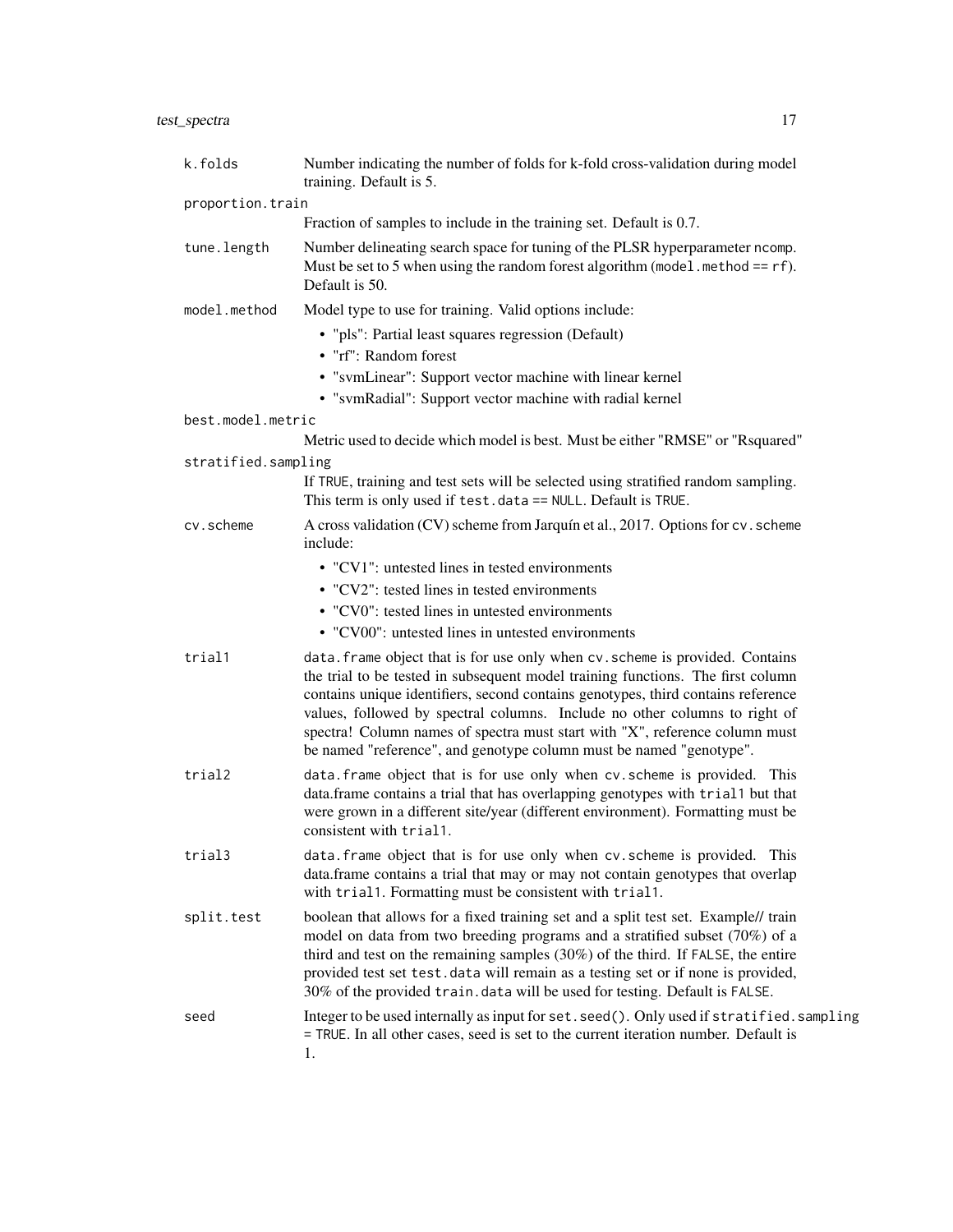<span id="page-17-0"></span>

| verbose                | If TRUE, the number of rows removed through filtering will be printed to the<br>console. Default is TRUE.                                                                             |  |
|------------------------|---------------------------------------------------------------------------------------------------------------------------------------------------------------------------------------|--|
| wavelengths            | DEPRECATED wavelengths is no longer supported; this information is now<br>inferred from df column names                                                                               |  |
| preprocessing          | DEPRECATED please use pretreatment to specify the specific pretreatment(s)<br>to test. For behavior identical to that of preprocessing = TRUE, set pretreatment<br>$= 1:13^{\circ}$ . |  |
|                        | output.summary DEPRECATED output.summary = FALSE is no longer supported; a summary<br>of output is always returned alongside the full performance statistics.                         |  |
| rf.variable.importance |                                                                                                                                                                                       |  |
|                        | DEPRECATED rf. variable. importance = FALSE is no longer supported; vari-<br>able importance results are always returned if the model method is set to 'pls'<br>or $\mathsf{r}$ .     |  |

#### Details

Calls [pretreat\\_spectra](#page-10-1), [format\\_cv](#page-4-1), and [train\\_spectra](#page-0-0) functions.

#### Value

list of 5 objects:

- 1. 'model.list' is a list of trained model objects, one for each pretreatment method specified by the pretreatment argument. Each model is trained with all rows of df.
- 2. 'summary.model.performance' is a data.frame containing summary statistics across all model training iterations and pretreatments. See below for a description of the summary statistics provided.
- 3. 'model.performance' is a data.frame containing performance statistics for each iteration of model training separately (see below).
- 4. 'predictions' is a data.frame containing both reference and predicted values for each test set entry in each iteration of model training.
- 5. 'importance' is a data.frame containing variable importance results for each wavelength at each iteration of model training. If model.method is not "pls" or "rf", this list item is NULL.

'summary.model.performance' and 'model.performance' data.frames summary statistics include:

- Tuned parameters depending on the model algorithm:
	- Best.n.comp, the best number of components
	- Best.ntree, the best number of trees in an RF model
	- Best.mtry, the best number of variables to include at every decision point in an RF model
- RMSECV, the root mean squared error of cross-validation
- R2cv, the coefficient of multiple determination of cross-validation for PLSR models
- RMSEP, the root mean squared error of prediction
- R2p, the squared Pearson's correlation between predicted and observed test set values
- RPD, the ratio of standard deviation of observed test set values to RMSEP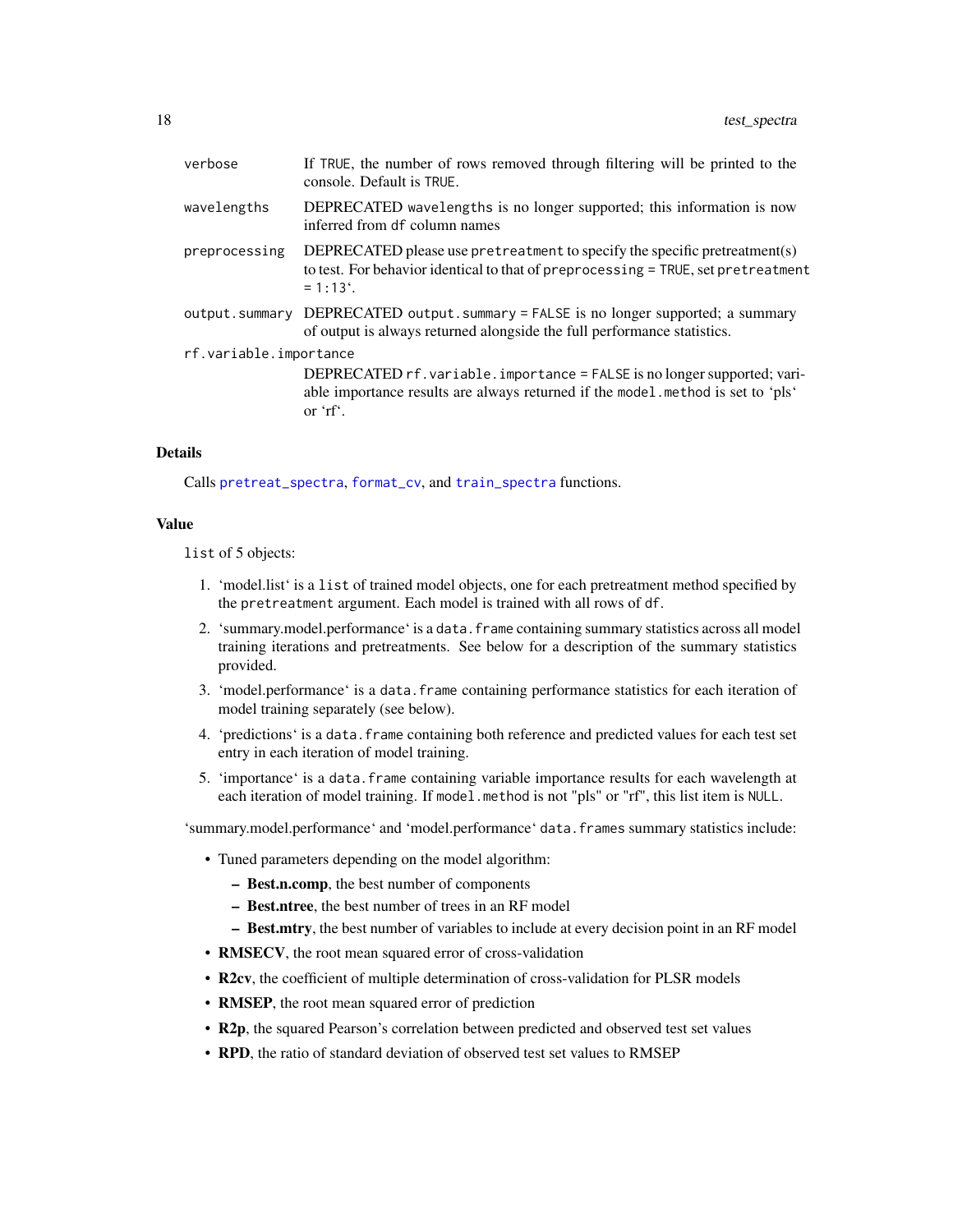- RPIQ, the ratio of performance to interquartile difference
- CCC, the concordance correlation coefficient
- Bias, the average difference between the predicted and observed values
- SEP, the standard error of prediction
- R2sp, the squared Spearman's rank correlation between predicted and observed test set values

#### Author(s)

Jenna Hershberger <jmh579@cornell.edu>

```
library(magrittr)
ikeogu.2017 %>%
 dplyr::rename(reference = DMC.oven,
               unique.id = sample.id) %>%
 dplyr::select(unique.id, reference, dplyr::starts_with("X")) %>%
 na.omit() %>%
 test_spectra(
   train.data = .,
   tune.length = 3,
   num.iterations = 3,
   pretreatment = 1
 )
```